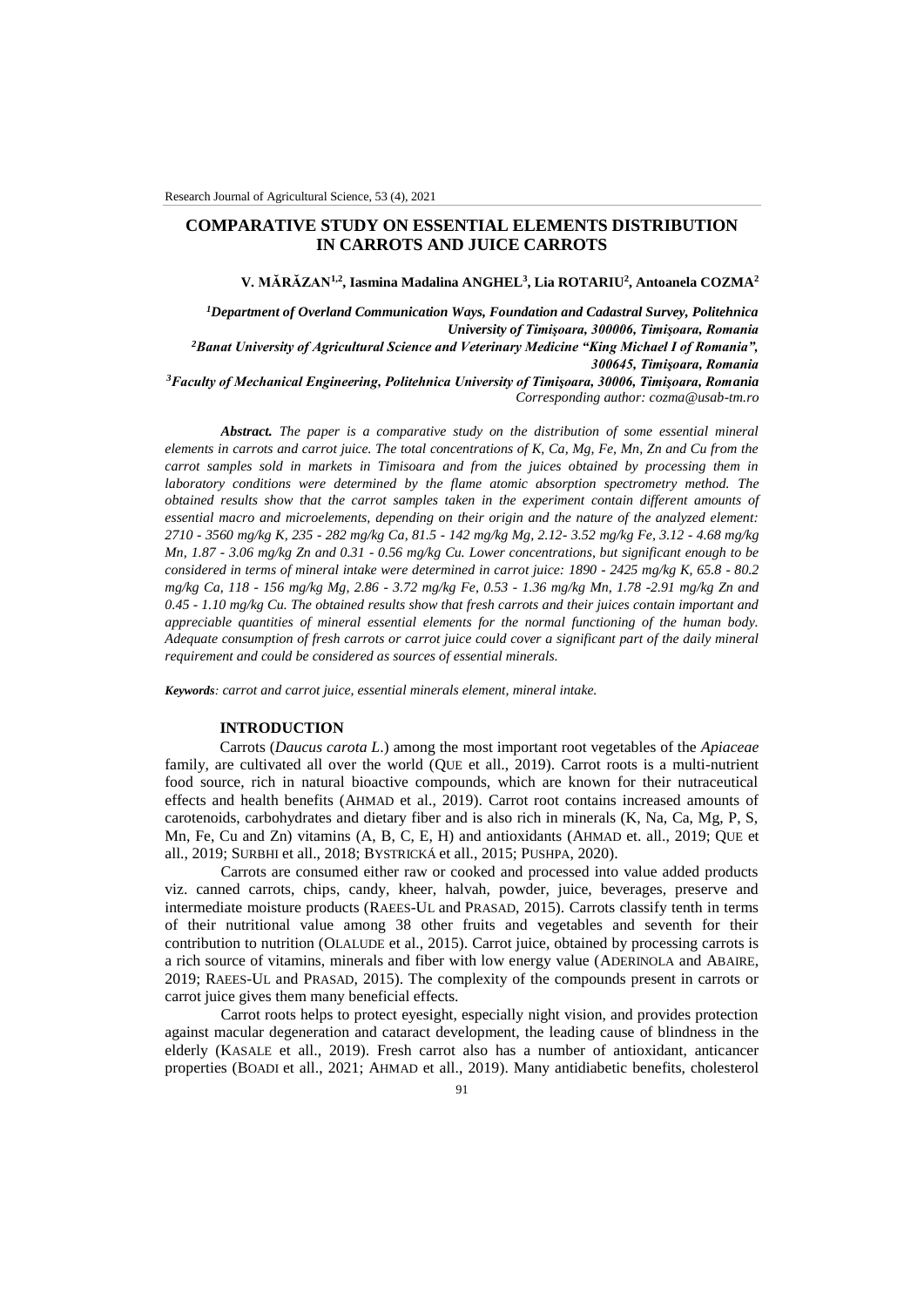reduction and cardiovascular disease, anti-hypertensive, liver-protective, kidney protective and wound healing are associated with a consumption of carrot or carrot juice (PUSHA, 2020; DA SILVA DIAS, 2014; AHMAD et. all., 2019; BYSTRICKÁ et. all., 2015; SURBHI et all., 2018).

Carrot roots is a good supplier of essential mineral elements necessary for metabolic function of human body: K, Ca, Mg, P, Na, Fe, Mn, Cu, Zn, unevenly distributed, depending on the variety of carrot, culture conditions etc. (AHMAD T. et al., 2019). According to the FRIDA database.dk, 100 g fresh carrots contain 40-94.7 mg Na, 225-3380 mg K, 21.2-27.5 mg Ca, 7.3-11.9 mg Mg, 21.3-43.5 mg P, 0.14-0.48 mg Fe, 0.016-0.086 mg Cu, 0.11-0.27 mg Zn, 0.2-0.9 µg I, 0.15-0.69 mg Mn, 0.0-3.2 µg Cr, 0.0-0.9 µg Se, 0.0-3.15 g Ni (Frida database.dk. Carrot raw). Similar values were reported by BUTNARU and BUTU, which showed that according to U.S. Department of Agriculture, Food Central Data, 100g fresh carrot contains 33 mg Ca, 0.30 mg Fe, 12 mg Mg, 35 mg P, 320 mg K, 69 mg Na and 0.24 mg Zn (BUTNARIU and BUTU, 2014).

Analyzing the mineral profile of some fresh vegetables, GOGOASA et all. showed that carrot root contains important amounts of mineral bioelements: 364 mg / kg Ca, 121 mg / kg Mg,  $3250$  mg / kg K,  $8.51$  mg / kg Fe,  $2.45$  mg / kg Zn and  $0.29$  mg / kg Cu (GOGOASA et all., 2014). The increased contents of the mineral elements in the carrot root are found in the juice obtained from the fresh carrot. The consulted literature provided very little information for the concentration of mineral elements in carrot juice (DOMAGAŁA-ŚWIATKIEWICZ and GASTOŁ, 2012; OLALUDE et all., 2015).

Values of the mineral content are reported for juice mixtures (EL-DAKAK et al., 2016; ADERINOLA T.A. and ABAIRE K.E., 2019) or for carrot juices preserved or obtained only under certain special conditions (KHOMICH et al, 2020). According to the FRIDA fooddata.dk database, canned carrot juice has the following mineral profile: 29.0 mg /100g Na, 292 mg / 100g K, 14.2 mg /100g Ca, 14.0 mg /100g Mg, 24.4 mg /100g P, 0.46 mg Fe, 0.046 mg /100g Cu, 0.18 mg / 100g and 0.13 mg / 100g Mn (FRIDA database.dk. Carrot juice, canned). Important data on the distribution of essential and potentially toxic mineral elements in organic and conventional carrot, celery and red beet juices were also reported by DOMAGAŁA-ŚWIATKIEWICZ and GATOŁ, 2012, which showed that unclarified juices obtained with cold press juicer have the following mineral profile (mg/kg fresh matter): Ca (64.8), K (2306), Mg (135.6), P (378.0), S (153.3), Fe (3.48), Zn (2.05), Cu (0.56), Mn (0.63) , B (0.76), Na (363.9), Sr (0.17), Cd (0.06), Pb (0.009) and Ni (0.18) (DOMAGAŁA-ŚWIATKIEWICZ and GASTOŁ, 2012). Increased concentrations of essential elements in root carrots are also cited by RAEES and PRASAD, which show that 100 g fresh carrots contain  $9 - 12$  mg Mg,  $25 - 280$  mg P,  $240 - 12$ 320 mg K and 40 - 69 mg Na and 2-80 mg Ca (RAEES-UL and PRASAD, 2015). From analysis of the composition of some vegetable juices it was found that the carrot juice obtained by pressing, filtering and pasteurization (at 750 ℃, for 15 min) contains different amounts of calcium (3.20 mg /100 ml), magnesium (1.10 mg /100 ml), phosphorus (4.83 mg /100ml) and potassium (32.10 mg/100ml), (ADERINOLA and ABAIRE, 2019).

Analyzing the nutritional profile of industrially produced carrot juice, KHOMICH et all., found that the analyzed juices contain significant amounts of mineral elements K (139.0 - 400.7), Ca (8.3 - 47.8 mg / 100 cm3), Mg (8.4 - 31.5 mg / 100 cm3), P (19.6 - 25.1 mg / 100 cm3), Fe (0.29 - 0.66 mg / 100 cm3), Mn (0.074 - 0.133 mg / 100 cm3) and Cu (0.04- 0.06 mg / 100 cm3) (KHOMICH et all., 2020). It can be observed that the fresh carrot and the juices obtained by its processing contain important quantities of unevenly distributed essential mineral elements, depending on the origin, the nature of the analyzed element and the way the juice is prepared (COZMA et al, 2020).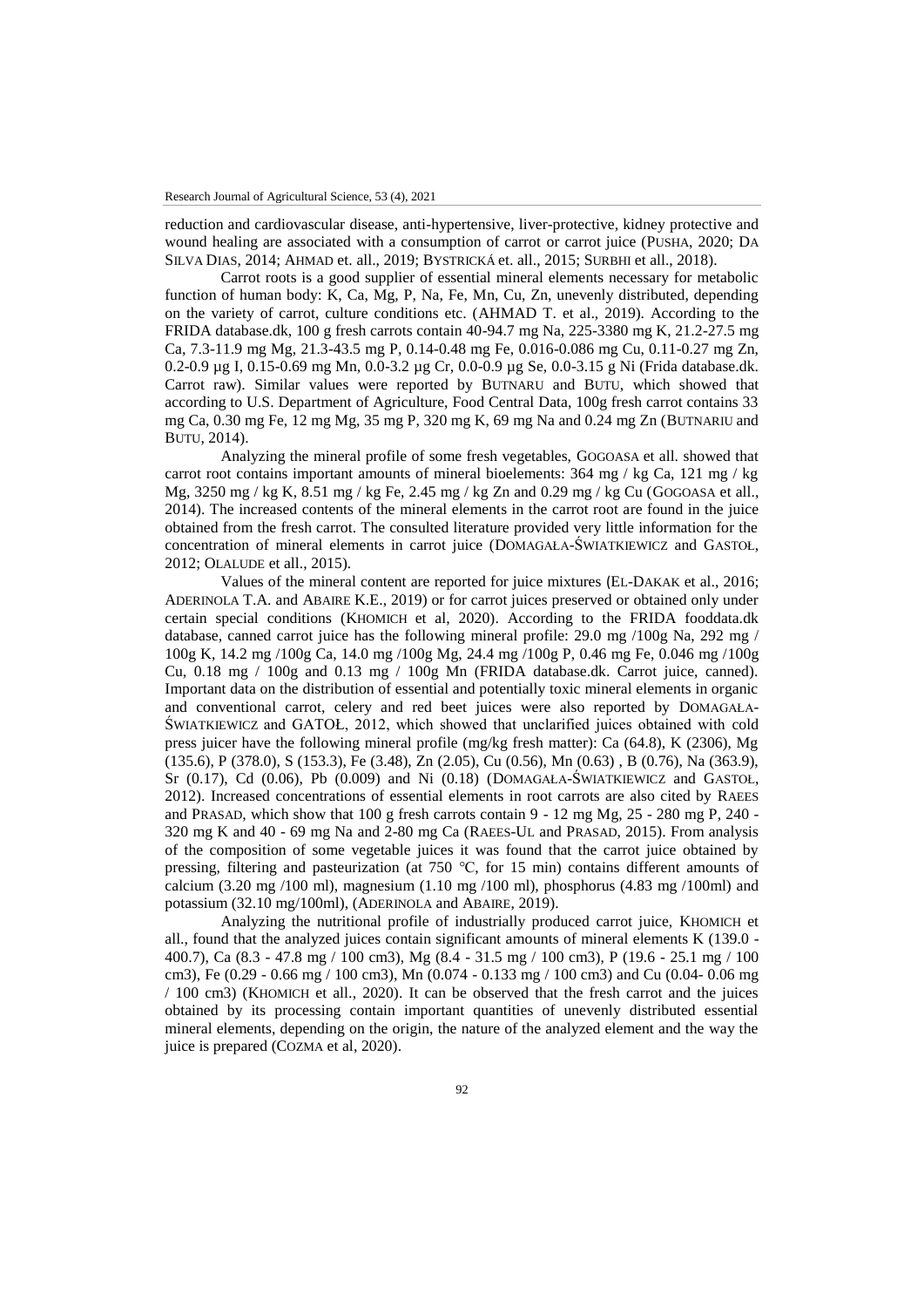## **MATERIAL AND METHODS**

It can be seen that compared to fresh carrots, the distribution of mineral elements in carrot juice shows significant differences. This can be explained by the way of obtaining the juice, the physico-chemical properties of the elements and the way of linking them to the matrix of the carrot from which it was extracted.

The purpose of this experiment is to determine the total concentrations of K, Ca, Mg, Fe, Mn, Zn and Cu from the carrot samples sold in markets in Timisoara and from the fresh juices obtained by processing them in laboratory conditions. The obtained results allow a comparative analysis of the mineral intake between carrot and carrot juice. In order to carry out the experiment, fresh carrot samples were taken from three different markets in Timisoara, from which samples were prepared for the analysis of mineral elements and for the preparation of carrot juice. Carrots were washed, sorted, trimmed in the usual manner and consequently crushed with peel. Unclarified juices were in normal conditions obtained with juicer.

Mineral elements (K, Ca, Mg, Fe, Mn, Zn and Cu) content from carrot and carrot juice, previously dried at 80-90 ℃, was assessed using flame atomic absorption spectrometry method recommended by Gogoasa et all (GOGOASA et all., 2014).

#### **RESULTS AND DISCUSSION**

The experimental results obtained in determining the mineral elements from the carrots taken in the experiment and from their juice are presented in table 1. The determinations were made in triplicate for each sample.

*Table 1*

| <b>Sample</b>          | <b>Values</b> | Mineral elements [mg/kg fresh weight] |                |           |               |           |             |            |
|------------------------|---------------|---------------------------------------|----------------|-----------|---------------|-----------|-------------|------------|
|                        |               | K                                     | Ca             | Mg        | Fe            | Mn        | Zn          | <b>Cu</b>  |
| Carrot                 | Average       | 3100±151                              | $261 \pm 19.5$ | $105\pm$  | $2.74 \pm 0.$ | $3.72+$   | $2.24 \pm$  | $0.42\pm$  |
|                        |               |                                       |                | 26.48     | 58            | 0.69      | 0.58        | 0.10       |
|                        | Limits        | $2710 -$                              | $235 - 282$    | $81.5 -$  | $2.12 -$      | $3.12 -$  | $1.87 -$    | $0.31 -$   |
|                        |               | 3560                                  |                | 142       | 3.52          | 4.68      | 3.06        | 0.56       |
| <b>Carrot</b><br>juice | Average       | $2110+229$                            | $72.4 \pm 5.9$ | 131±17.6  | $3.21 \pm$    | $0.84\pm$ | $2.22 \pm$  | $0.68 \pm$ |
|                        |               |                                       |                |           | 0.37          | 0.51      | 0.49        | 0.30       |
|                        | Limits        | 1890 -                                | $65.8 -$       | 118 - 156 | $2.86 -$      | $0.53 -$  | 1.78 - 2.91 | $0.45 -$   |
|                        |               | 2425                                  | 80.2           |           | 3.72          | 1.36      |             | 1.10       |

Comparative distribution of essential elements in fresh carrots and carrots juice

As can be seen from Table 1, the analyzed native carrots contain significant amounts of mineral elements, which variation depending on the origin of the sample and the nature of the analyzed element. The best represented among the analyzed elements are the macroelements that have been determined in certain concentration limits depending on their sampling location: the concentration limits show the following average concentrations: 2710- 3560 mg/kg K, 235-282 mg /kg Ca as well as 81.5 - 142 mg /kg Mg. Potassium predominates (determined in an average concentration of 3100 mg /kg), followed by calcium and magnesium, which were determined in much lower and different average concentrations (261, respectively 105 mg /kg). Compared to macroelements, the microelements were determined in much lower concentrations but high enough considering their need in the human body. Concentrations of microelements: 2.12-3.52 mg / kg Fe, 3.12-4.68 mg / kg Mn, 1.87-3.06 mg / kg Zn, 0.31-0.56 mg / kg Cu, shows that fresh carrot has significant amounts of microelements. The best represented of the microelements are Mn, Fe and Cu determined in relatively close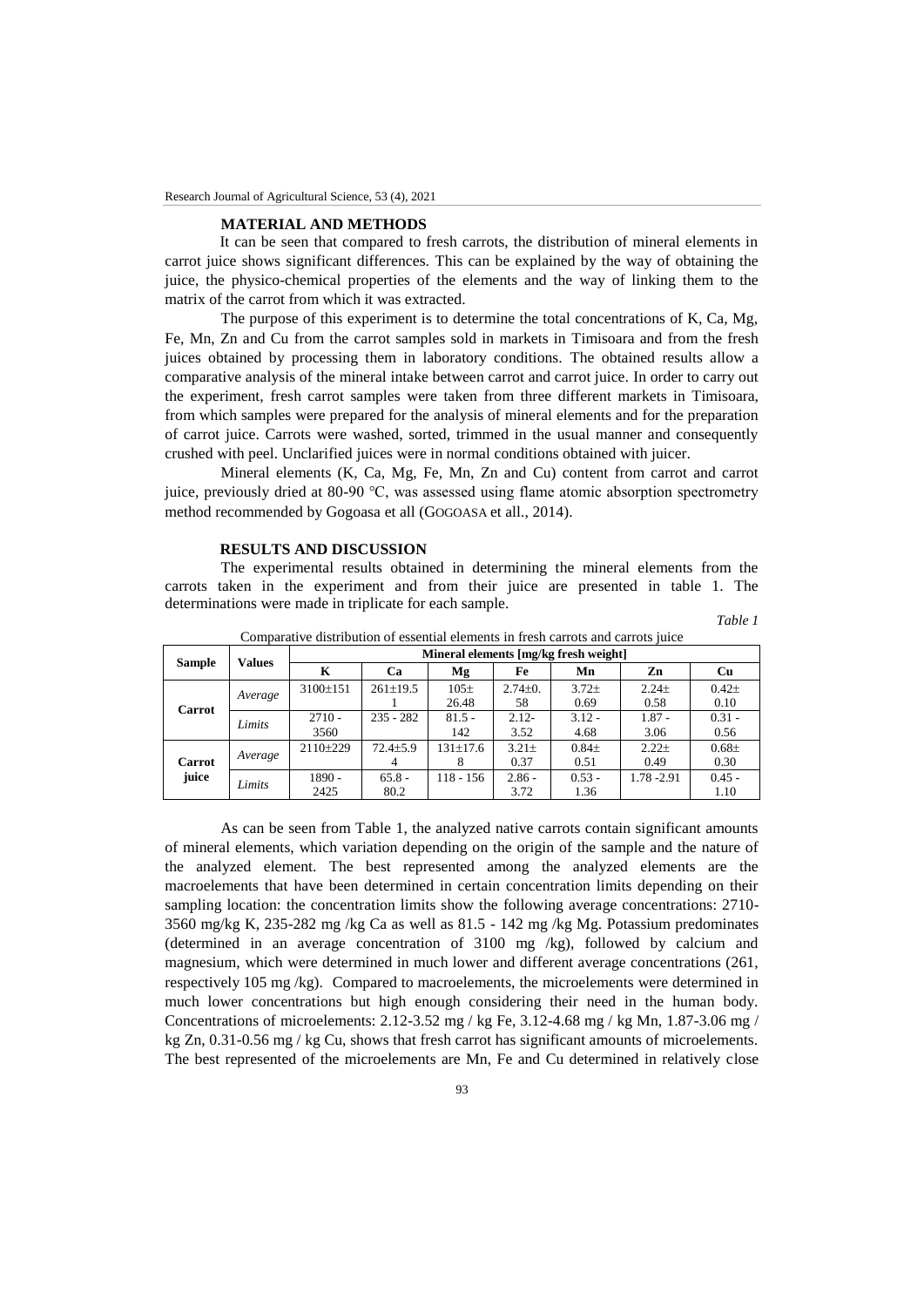average concentrations (3.72, 2.74 and 2.24 mg/kg). Copper, the essential microelement was determined in much lower concentrations (0.42 mg/kg, mean value), but sufficient given the necessary for copper recommended in the daily diet.

The concentration of the mineral elements in the carrot juice is different from the concentration determined in the carrots. Concentration limits of mineral elements in carrot juice: 1890 - 2425 mg / kg K, 65.8 - 80.2 mg / kg Ca, 118 - 156 mg / kg Mg, 2.86 - 3.72 mg / kg Fe, 0.53 - 1.36 mg / kg Mn, 1.78 -2.91 mg / kg Zn, 0.45 - 1.10 mg / kg Cu, shows that an important part of the minerals present in carrots are found in its juice so that the carrot juice contains sufficiently important quantities necessary for the metabolic processes in the body. Also, in this case, the best represented of the investigated elements are potassium, magnesium and calcium, determined in average concentrations of 2210, 131 and 72.4 mg/kg. The rest of the elements were identified in lower concentrations than macroelements except Mg (0.84 mg / kg), in concentrations close to the average concentrations determined in fresh carrots (3.21 mg / kg Fe, 2.24 mg / kg Zn, 0.68 mg / kg Mn. The concentration of trace elements in carrot juice shows the following decreasing trend:  $Fe > Zn > Mn \le Cu$ .

The concentrations of mineral elements, determined in the samples of carrots and their juices fall within the concentration ranges for this type of vegetable foods (FRIDA database.dk. Carrot raw; FRIDA database.dk. Carrot juice). Analyzing the average concentrations of the essential elements determined in the carrot compared to those identified in the carrot juice, noticeable differences are observed. The largest differences were in potassium, calcium and manganese which were identified in much lower concentrations in carrot juice: 2110 versus 3100 mg/kg K, 72.4 versus 261 mg/kg Ca, 0.84 versus 3.72 mg/kg Mn. Comparing the concentrations of iron, zinc and copper determined in carrots with those identified in carrot juice: 3.21 compared to 2.74 mg/kg Fe, 2. 22 compared to 2.24 mg/kg Zn and 0.68 compared to 0.42 mg/kg Cu, no notable differences are observed. We mention a slight increase of the Fe and Cu content in the carrot juice.

The differences between the mineral content of fresh carrot and carrot juice can be attributed to the different way of binding the analyzed element to the carrot matrix, as well as to the physico-chemical properties of the analyzed element. Therefore, it is difficult to correlate the concentrations of the elements present between the two forms: fresh carrot and carrot juice. Taking into account the average concentrations of the essential elements analyzed in the carrot samples and in the carrot juice, as well as the recommended mineral requirement it can be estimated that adequate consumption of fresh carrots or carrot juice could cover a significant part of the daily mineral requirement and could be considered as sources of essential minerals (DOMAGAŁA-ŚWIATKIEWICZ and GASTOŁ, 2012; GOGOASA et all., 2014).

### **CONCLUSIONS**

The experimental results show that native fresh carrots sold in the local market and their juices contain high amounts of K, Ca, Mg and significant amounts of Fe, Mn, Zn and Cu, unevenly distributed depending on the origin and nature of the element analyzed.

The average concentrations of the essential elements determined in carrot compared to those identified in carrot juice show notable differences.

The largest differences were in potassium, calcium and manganese which were identified in much lower concentrations in carrot juice. Comparing the concentrations of iron,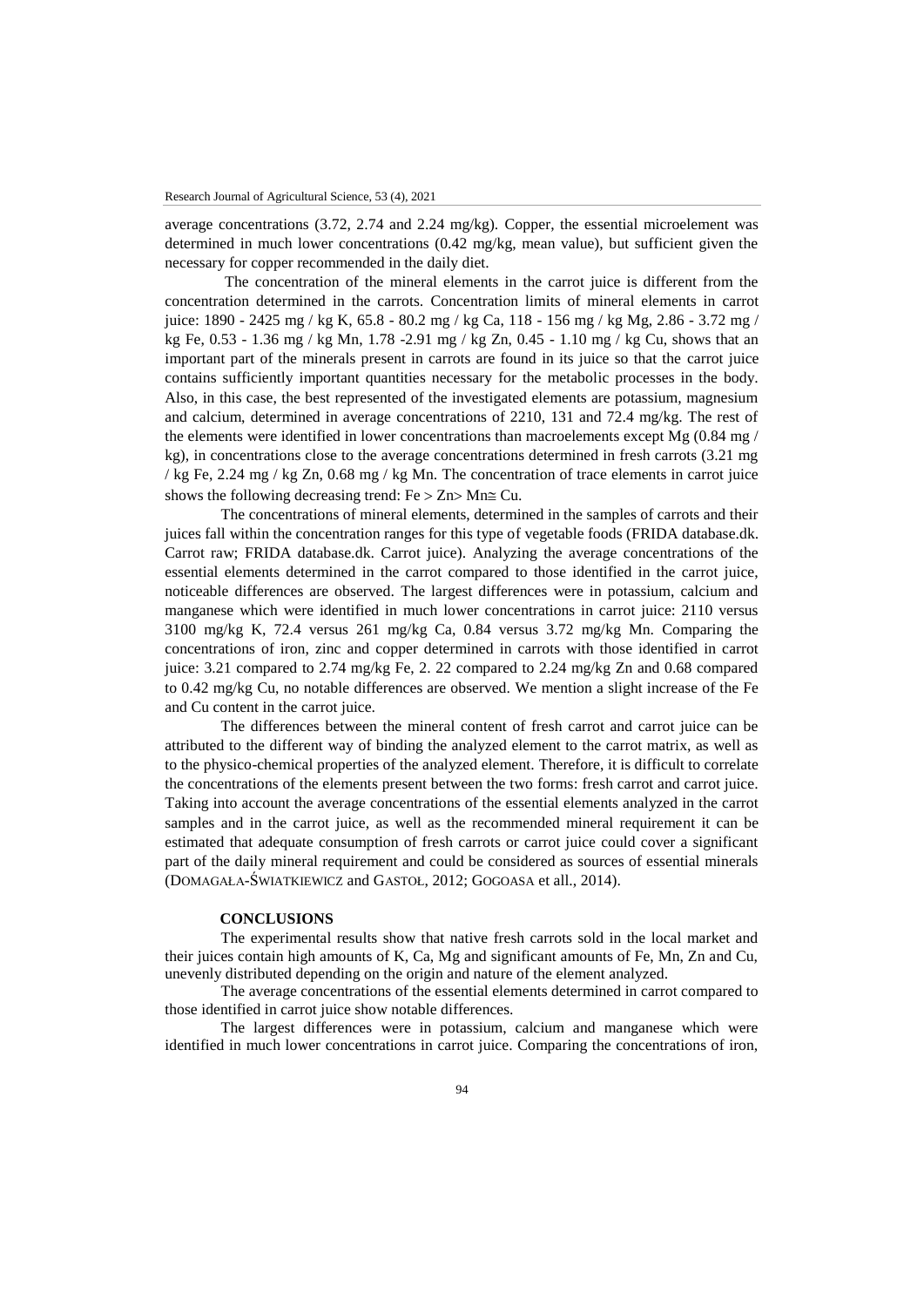zinc and copper determined in carrots with those identified in carrot juice, no notable differences are reported.

Taking into account the average concentrations of K, Ca, Mg, Fe, Mn, Zn and Cu in the carrot and in the carrot juice samples, as well as the recommended mineral requirement, it can be stated that adequate consumption of carrots or carrot juice could cover a significant part of the daily mineral requirement.

Therefore, fresh carrots analyzed and their juice could be considered as sources of essential minerals.

## **BIBLIOGRAPHY**

- ADERINOLA, T.A. and ABAIRE, K.E., 2019 Quality Acceptability, Nutritional Composition and Antioxidant Properties of Carrot-Cucumber Juice, Beverages, 5, 15. doi:10.3390/beverages5010015.
- AHMAD, T., CAWOOD, M., IQBAL, Q., ARIÑO, A, BATOOL, A. TARIQ, R.M.S., AZAM, M. and AKHTAR, S., 2019 - Phytochemicals in *Daucus carota* and their health benefits—Review article, Foods, 8, 424; doi:10.3390/foods8090424.
- BOADI, N. O, M. BADU, KORTEI, N.K., SAAH, S.A., ANNOR, B., MENSAH, M. B., OKYERE, H., FIEBOR, A., 2021 - Nutritional composition and antioxidant properties of three varieties of carrot (*Daucus carota*), Scientific African, 12, [https://doi.org/10.1016/j.sciaf.2021.e00801.](https://doi.org/10.1016/j.sciaf.2021.e00801)
- BUTNARIU, M., BUTU, A., 2014 Chemical Composition of Vegetables and Their Products. In Handbook of Food Chemistry; Cheung, P.C.K., Mehta, B.M., Eds.; Springer: Berlin/Heidelberg, Germany, 2015; pp. 627–692.
- BYSTRICKÁ, J., KAVALCOVÁ, P., MUSILOVÁ, J., VOLLMANNOVÁ, A., TÓTH, T., LENKOVÁ, M., 2015 Carrot (*Daucus carota* L. ssp. sativus (Hoffm.) Arcang.) as source of antioxidants, Acta agriculturae Slovenica, 105 (2), 303-301, DOI: 10.14720/aas.2015.105.2.13.
- COZMA A.**,** MIHUȚ, C., MIRCOV, V. D., OKROȘ, A., RADU, F., COZMA, B., NIȚĂ, L, ȘMULEAC, L., 2020 Translocation of some heavy metals from the soil in root vegetables in the plain area of Banat, Research Journal of Agricultural Science, Vol 52 No 2 (2020), [https://rjas.ro/volumes.](https://rjas.ro/volumes)
- DA SILVA DIAS, J.C., 2014 Nutritional and Health Benefits of Carrots and Their Seed Extracts, Food and Nutrition Sciences, 5, 2147-2156.
- DOMAGAŁA-ŚWIATKIEWICZ, I. and GATOŁ, M., 2012 Comparative study on mineral content of organic and conventional carrot, celery and red beet juices, Acta Sci. Pol., Hortorum Cultus 11(2), 173-183.
- EL-DAKAK, A., YOUSSEF, M., ABD EL-RAHMAN, H., 2017 Evaluation of beetroot juice blends with carrot and apple juice as healthy beverage, Bull. Natl. Nutr. Inst., 48, 1–29.
- FRIDA DATABASE.dk. Carrot juice, canned: [https://frida.fooddata.dk/food/523?lang=en.](https://frida.fooddata.dk/food/523?lang=en)

FRIDA DATABASE.dk. Carrot raw: [https://frida.fooddata.dk/food/24?lang=en.](https://frida.fooddata.dk/food/24?lang=en)

- GOGOAŞĂ, I., ALDA, L. M., VELCIOV, A., BORDEAN, D. M., RADA, M., MOIGRADEAN, D., ALDA, S., GERGEN, I., 2014 - Preliminary research regarding the use of some vegetables (carrot, parsley, celery and tomato) as supplementary sources of bio minerals¸ JOURNAL of Horticulture, Forestry and Biotechnology, 18(4), 102- 107, www.journal-hfb.usabtm.ro 102.
- KASALE, K., MALAGI, U. AND RAMACHANDRA NAIK, K., 2019 Nutrient composition and antioxidant components of newer carrot germplasms, The Pharma Innovation Journal, 8(1), 23- 28
- KHOMICH, L.M., PEROVA, I.B., ELLER, K.I., 2020 Carrot juice nutritional profile, Voprosy pitaniia [Problems of Nutrition], 89 (1): 86–95. doi: 10.24411/0042-8833-2020-10010 (in Russian).